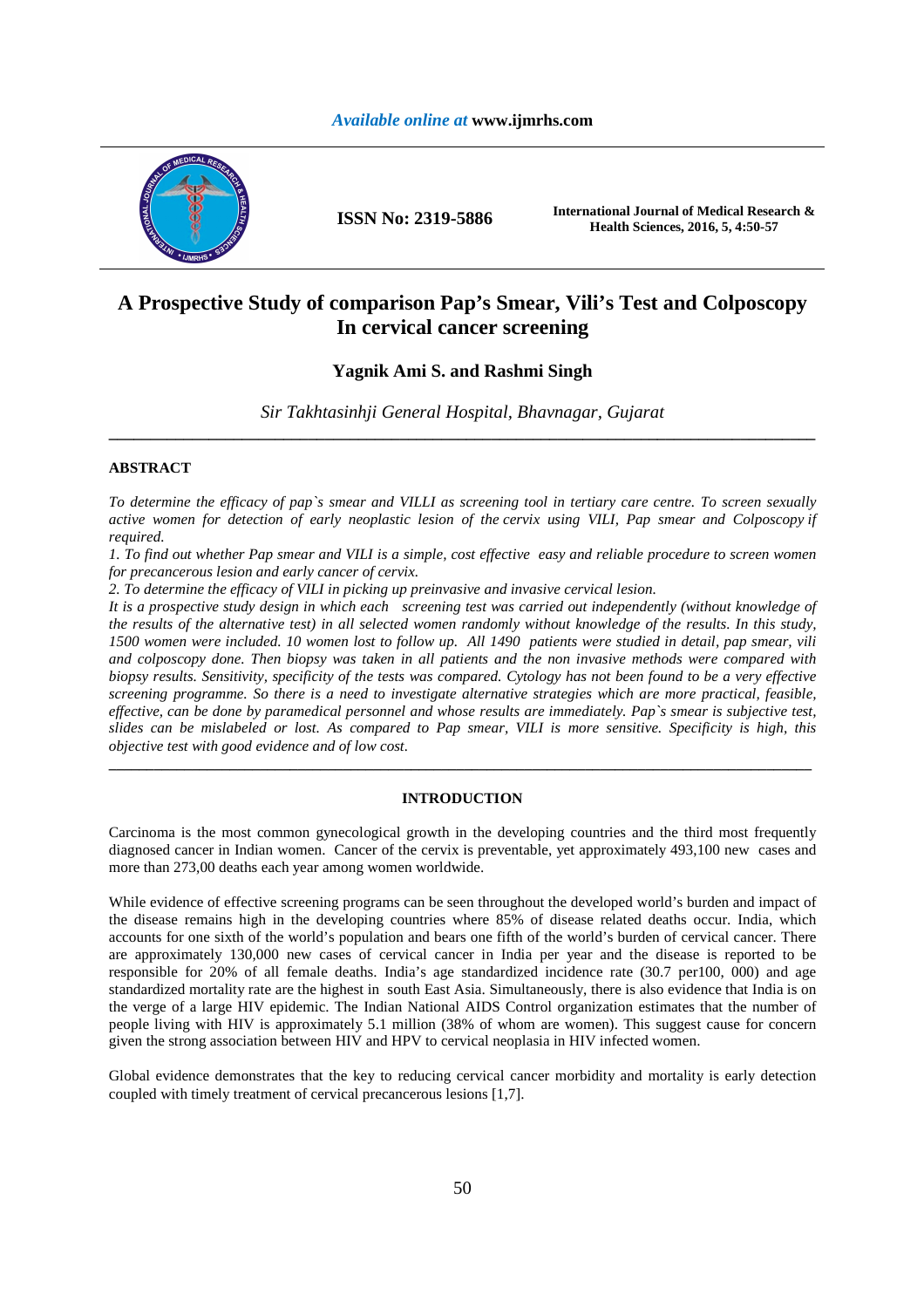With early detection and timely treatment in mind, the World Health Organization recommends that poor source nations screen all women at least once in a lifetime with priority given to women at the age of 35-40 when highgrade likely-to-progress, but treatable dysplasia can be found1,8. There is some debate about whether this age limit is too high, 1,9 especially in countries with high HIV incidence. In India in 2003, 46.6% of HIV cases in women occurred in the 15-29 years age group1,5, as in many developing countries and resource-limited settings.

*\_\_\_\_\_\_\_\_\_\_\_\_\_\_\_\_\_\_\_\_\_\_\_\_\_\_\_\_\_\_\_\_\_\_\_\_\_\_\_\_\_\_\_\_\_\_\_\_\_\_\_\_\_\_\_\_\_\_\_\_\_\_\_\_\_\_\_\_\_\_\_\_\_\_\_\_\_\_*

Carcinoma of cervix, due to its slow progression from pre-cancerous lesions to malignancy and easy accessibility to examination, gives us many opportunities for its early detection. It may be done through opportunistic examination of women attending outpatient clinics or through systematic Among all malignant tumors, cervical cancer is the one that can be most effectively controlled by screening. Cervical cytology often referred to as the Pap smear is perhaps the most well known of available screening methods. However, newer screening techniques such as visual inspection methods and HPV-DNA testing have also demonstrated potential for early detection in many settings. These technologies are currently being assessed by the Alliance for Cervical Cancer Prevention (ACCP) for their use in developing countries. As critical as detection is, the need for women with positive results to receive adequate and timely treatment for dysplasia, is paramount.

Detection of cytological abnormalities by microscopic examination of Pap smears and subsequent treatment of women with high-grade cytological abnormalities avoids development of cancer. Cytological screening at the population level every 3-5 years can reduce cervical cancer incidence up to 80%. Cytology based screening requires a laboratory infrastructure with high quality control system with microscopes and trained doctor/nurses, cyto-technicians and cytologists. Its benefits can only be achieved if quality is optimal at every step in the screening process, from information and invitation of the eligible target population to performance of the screening test and follow-up, and, if necessary, treatment of women with screen-detected abnormalities. In addition, it has a low sensitivity and low positive predictive value. Hence cytology based screening is beyond the capacity of the health services in many of the developing countries like ours. Although visual inspection with 5% acetic acid (VIA) is a test with good sensitivity, low specificity has been its limitation, which would result in excessive referrals and treatment of false-positive lesions subsequently increasing the referral load as well as the cost of unnecessary treatment on the health system. Thus, determining which women with positive VIA-based tests are at risk for significant cervical disease, performing appropriate diagnostic workups, and treating cancer precursors presents a major public health challenge.

Several studies have considered human papilloma virus (HPV) testing and repeat cytology as a triage method for women with atypical squamous.

Cells of unknown significance (ASCUS). However, these triage modalities are not feasible in a developing country such as India. Visual inspection of the cervix after application of lugol's iodine (VILI) is a simple, low-technology screening test, which is based on the colors taken up by cervical transformation zone. It requires low cost, minimal training of personnel's has high sensitivity, low false negative rates, test results are immediately available, and women with positive test can be treated at the same visit. It is based on the ability of the trained health personnel to detect yellow, non-iodine uptake areas in the transformation zone of the cervix. It is currently being evaluated in experimental settings as alternative to cervical cytology.Visual inspection of the cervix after application of Lugol's iodine (VILI) -

\* Squamous epithelium contains glycogen, whereas precancerous lesions and invasive cancer contain little or no glycogen. Iodine is glycophilic and is taken up by the squamous epithelium, staining it mahogany brown or black. \* Columnar epithelium does not change colour,

\* Immature metaplasia and anti-inflammatory lesions are at most only partially glycogenated and, when stained, appear as scattered, ill-defined uptake areas.

\* Precancerous lesions and invasive cancer do not take up iodine (as they lack glycogen) and appear as well-defined, thick, mustard or saffron yellow areas.This discussion reviews the role of direct visual inspection of cervix after application of lugol's iodine for the early detection of precancerous lesions of cervix at community level and at the tertiary level in low resource .

I have selected this topic for my study so that all women in the society can be screened for early cervical cancers and a curative treatment can be given to reduce the burden of invasive cancer from society.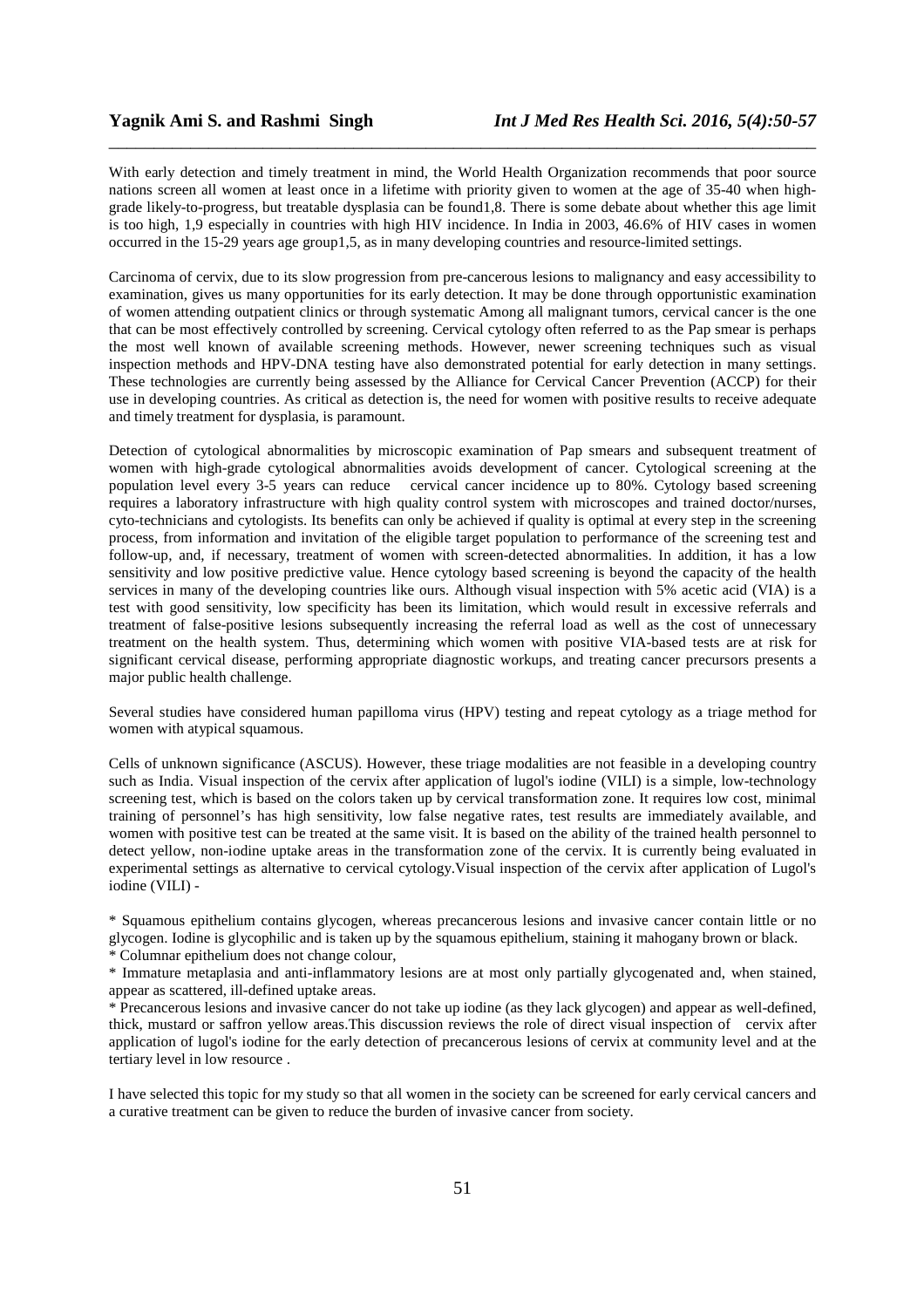# **MATERIALS AND METHODS**

*\_\_\_\_\_\_\_\_\_\_\_\_\_\_\_\_\_\_\_\_\_\_\_\_\_\_\_\_\_\_\_\_\_\_\_\_\_\_\_\_\_\_\_\_\_\_\_\_\_\_\_\_\_\_\_\_\_\_\_\_\_\_\_\_\_\_\_\_\_\_\_\_\_\_\_\_\_\_*

## *AIM:*

To determine the efficacy of pap`s smear and VILLI as screening tool in tertiary care centre.

## *OBJECTIVE:*

To screen sexually active women for detection of early neoplastic lesion of the cervix using VILI, Pap smear and Colposcopy if required.

## *SECONDARY OBJECTIVE*

1. To find out whether Pap smear and VILI is a simple, cost effective easy and reliable procedure to screen women for precancerous lesion and early cancer of cervix.

2. To determine the efficacy of VILI in picking up preinvasive and invasive cervical lesion.

3. To compare the results of VILI with that of Pap smear and further confirmation with colposcopic guided biopsy in the abnormal Pap smear and VILI test result.

## *STUDY DESIGN:*

It is a prospective study design in which each screening test was carried out independently (without knowledge of the results of the alternative test) in all selected women randomly without knowledge of the results. In this study, 1500 women were included. 10 women lost to follow up.

All selected cases were subjected to following procedure after taking informed consent in vernacular language:

- 1. Detailed history and examination
- 2. Specimen collection for cytology (Pap smear)
- 3. VILI
- 4. Colposcopic examination and colposcopic guided biopsy

## *INCLUSION CRITERIA*

- All newly registered women attending obs, gynaec, family planning, infertility clinics.
- Apparently healthy
- All women after the at 21 or earlier if she is sexually active.
- With intact cervix.
- With no history of cervical neoplasia

# *EXCLUSION CRITERIA*

- Active bleeding pv
- Profuse cervical and vaginal discharge
- Obvious cervical growth
- History of hysterectomy
- Surgical treatment of the cervix
- Iodine allergy
- Pregnant patient wanting continuation of pregnancy

## *Data Collection:*

The details and purpose of the study were explained to the participants attending the OPD. A printed consent form was read out to the study participants and their signature or left thumb impression was obtained. Information on secio-demographic and reproductive variables was then collected during an interview using a questionnaire. Screening tests and diagnostic investigations were carried out.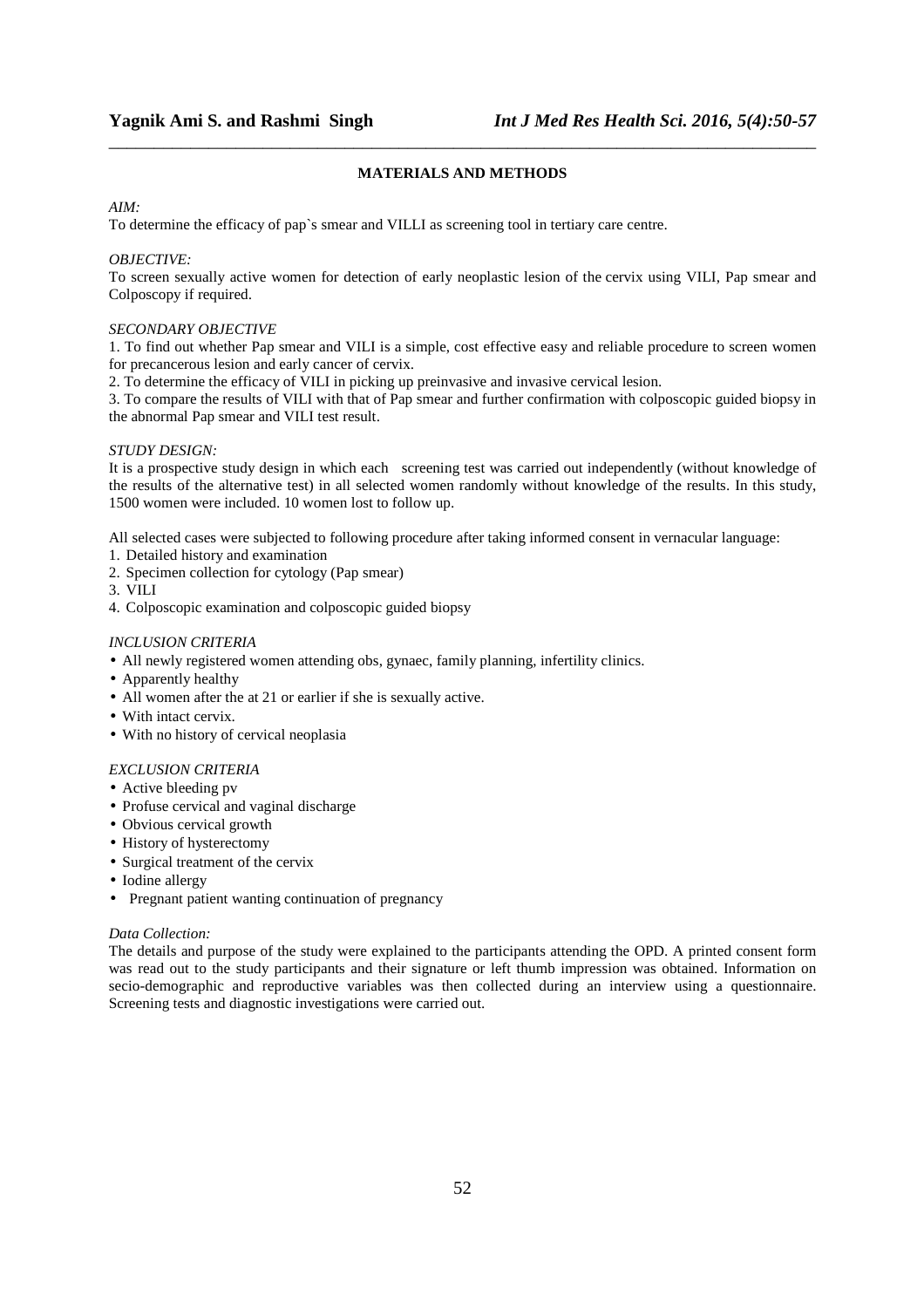# **RESULTS AND DISCUSSION**

*\_\_\_\_\_\_\_\_\_\_\_\_\_\_\_\_\_\_\_\_\_\_\_\_\_\_\_\_\_\_\_\_\_\_\_\_\_\_\_\_\_\_\_\_\_\_\_\_\_\_\_\_\_\_\_\_\_\_\_\_\_\_\_\_\_\_\_\_\_\_\_\_\_\_\_\_\_\_*

**Table-1.1: Distribution of the cases according to Age** 

| Age (In years) | No. of case $(\%)$ |
|----------------|--------------------|
| <30            | 75(5%)             |
| 30-39          | 485(33%)           |
| 40-49          | 810(54%)           |
| 50-59          | 75(5%)             |
| >60            | 45(3%)             |
| Total          | 1490               |

*Mean age was 44.5 yrs.(Standard deviation) Commonest age group among patients was 40-49(53%) followed by the age group 30-39(31%)* 

#### **Table 2: Distribution of cases according to Education**

| Age (In years) | No. of case $(\%)$ |
|----------------|--------------------|
| Illiterate     | 15(1%)             |
| Primary        | 60(40%)            |
| High School    | 780(52%)           |
| College        | 105(7%)            |
| Total          | 1490               |

### **Table 3: Distribution of the cases according to age at 1st Coitus:**

| Age at $1st$ coitus (In years)         | No. of case $(\% )$ |  |  |
|----------------------------------------|---------------------|--|--|
| $\leq$ 20                              | 1104(74%)           |  |  |
| >20                                    | 386(26%)            |  |  |
| 1490<br>Total                          |                     |  |  |
| Mean age at $Ist$ coitus was 17.36 yrs |                     |  |  |

*Most of the patients in this study had Age at 1st coitus before or at 20 yrs of age(74%)* 

### **Table 4: Distribution of the cases according to Active married life:**

| Active Married Life (In years) | No. of cases $(\% )$ |
|--------------------------------|----------------------|
| $<$ 5                          | 31(2%)               |
| 5 to 9                         | 75 (5%)              |
| $10 \text{ to } 14$            | 342 (23%)            |
| 15 to 19                       | 447 (30%)            |
| 20 to 24                       | 283 (19%)            |
| >24                            | 312 (21%)            |
| Total                          | 1490                 |
|                                |                      |

*Mean AML was20-40 yrs* 

## OBSERVATIONS ACCORDING TO SIGN & SYMPTOMS OF CASES

#### **Table 5: Distribution according to Presenting Symptoms**

| Presenting symptoms              | No. of case $(\%)$ |
|----------------------------------|--------------------|
| Pain in Abdomen                  | 312(21%)           |
| <b>Excessive White Discharge</b> | 238(26%)           |
| Post Coital Bleeding             | 15(1%)             |
| Heavy Bleeding p/v               | 298(15%)           |
| Post-Menopausal Bleeding         | 17(1.36%)          |
| <b>Intermestrual Bleeding</b>    | 29(2%)             |
| <b>Scanty Menses</b>             | $28(1.8\%)$        |
| Others                           | 402(27%)           |
| Total                            | 1490               |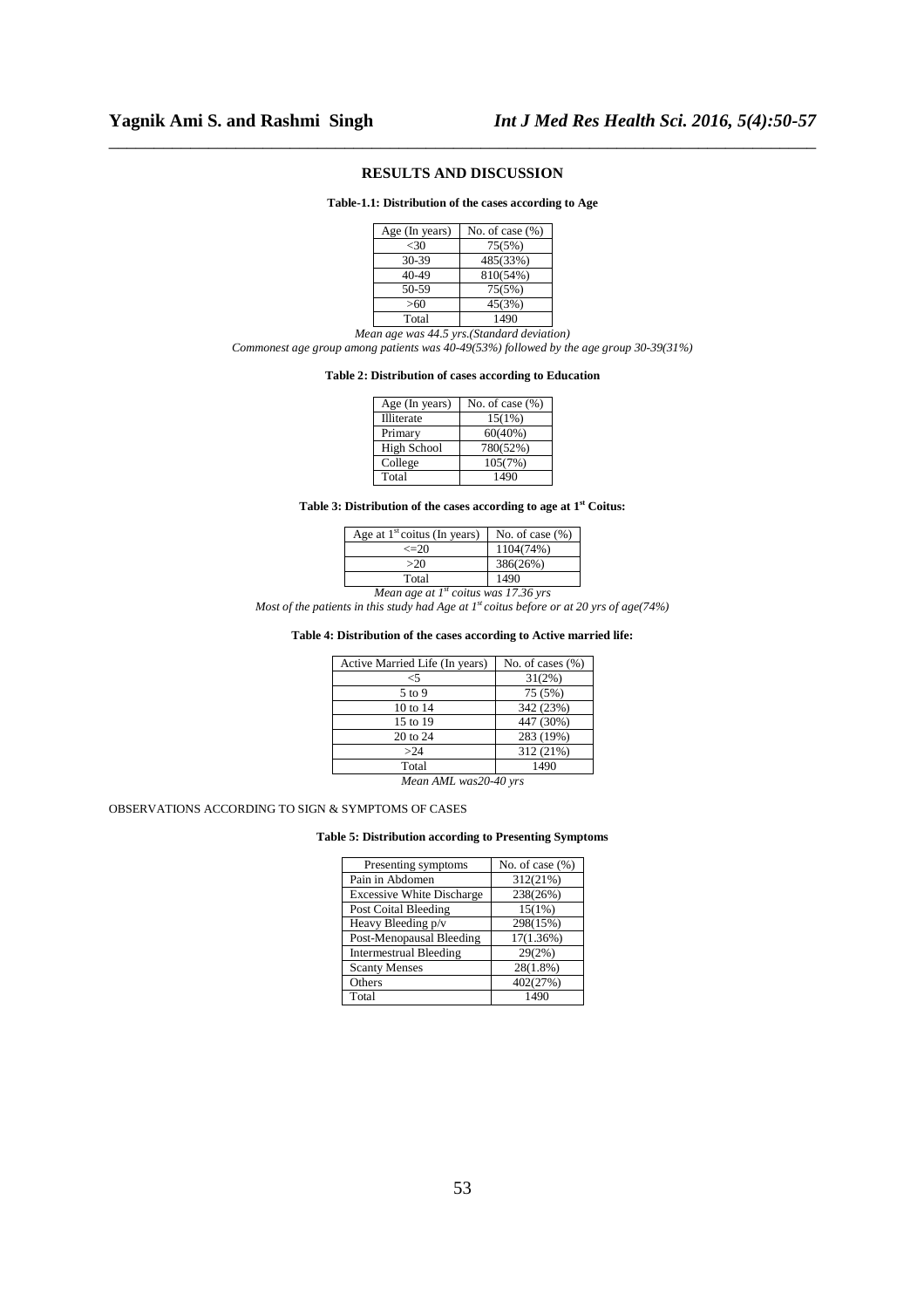| Pap Smear    | No. of cases $(\% )$ |
|--------------|----------------------|
| Normal       | 1341(90%)            |
| <b>ASCUS</b> | 25(1.7%)             |
| <b>LSIL</b>  | 37(2.6%)             |
| HSIL         | 59(3.8%)             |
| AGUS         | 28(1.9%)             |
| Total        | 1490                 |

# *\_\_\_\_\_\_\_\_\_\_\_\_\_\_\_\_\_\_\_\_\_\_\_\_\_\_\_\_\_\_\_\_\_\_\_\_\_\_\_\_\_\_\_\_\_\_\_\_\_\_\_\_\_\_\_\_\_\_\_\_\_\_\_\_\_\_\_\_\_\_\_\_\_\_\_\_\_\_* **Table 6: Distribution of women according to Pap Smear results**

## **Table 6.2: Evaluation of Pap smear in reference to Biopsy**

|                     | <b>BIOPSY POSITIVE</b> | <b>BIOPSY NEGATIVE</b> | TOTAL     |
|---------------------|------------------------|------------------------|-----------|
| <b>PAP POSITIVE</b> | $80(5.4\%)$            | 69(4.6%)               | 149(10%)  |
| <b>PAP NEGATIVE</b> | 54(3.6%)               | $1287(86.4)\%$         | 1341(90%) |
| <b>TOTAL</b>        | 134(9%)                | 1356(91%)              | 1490      |

#### **Table 6.3: Types of Pap test results:**

| Pap Smear Results                    | $N(\%)$     |
|--------------------------------------|-------------|
| <b>TEST POSITIVE</b>                 | 149(10%)    |
| <b>TEST NEGATIVE</b>                 | 1341(90%)   |
| TRUE POSITIVE (Pap +ve, Biopsy +ve)  | $80(5.4\%)$ |
| FALSE POSITIVE (Pap +ve, Biopsy -ve) | $69(4.6\%)$ |
| TRUE NEGATIVE (Pap -ve, Biopsy -ve)  | 1287(86.4%) |
| FALSE NEGATIVE (Pap -ve, Biopsy +ve) | 54(3.6%)    |

#### **Table 7.1: Distribution of women according to VILI test results**

| VILI Test | No. of cases $(\% )$ |
|-----------|----------------------|
| Positive  | 202(13.6%)           |
| Negative  | 1288(86.4%)          |
| Total     | 1490                 |

## **Table 7.2: Evaluation of VILI with reference to Biopsy positive cases**

|              |              |          | <b>BIOPSY</b> |          |         |
|--------------|--------------|----------|---------------|----------|---------|
| VILI         | <b>TOTAL</b> |          |               | Positive |         |
|              |              | Negative | $CIN-I$       | $CIN-II$ | CIN-III |
| Negative     | 1288         | 1244     | 28            | 12       | 04      |
| Positive     | 202          | 15       | 150           | 21       | 16      |
| <b>TOTAL</b> | 1490         | 1259     | 178           | 33       | 20      |

## **Table7.3: Types of VILI test results**

| <b>VILI Smear Results</b>             | No of cases $(\% )$ |
|---------------------------------------|---------------------|
| <b>TEST POSITIVE</b>                  | 202(13.6%)          |
| <b>TEST NEGATIVE</b>                  | 1288(86.4%)         |
| TRUE POSITIVE (VILI +ve, Biopsy +ve)  | 187(12.5%)          |
| FALSE POSITIVE (VILI +ve, Biopsy -ve) | $15(1.1\%)$         |
| TRUE NEGATIVE (VILI-ve, Biopsy-ve)    | 1244(84.4%)         |
| FALSE NEGATIVE (VILI-ve, Biopsy +ve)  | 44(2%)              |

## **Table 8: Comparison between Screening test Variables of Pap smear and VILI test in present study**

| Screening test  | PAP    | VILI   | Differences statistically significant or not<br>$(Z$ –test) |
|-----------------|--------|--------|-------------------------------------------------------------|
| SENSITIVITY (%) | 59.70% | 99.47% | 0.01 significant                                            |
| SPECIFICITY (%) | 95.26% | 92.53% | 0.09 Not signficant                                         |
| PPV(%)          | 55.26% | 97.76% | 0.01 significant                                            |
| NPV(%)          | 95.97% | 98.17% | 0.06 not significant                                        |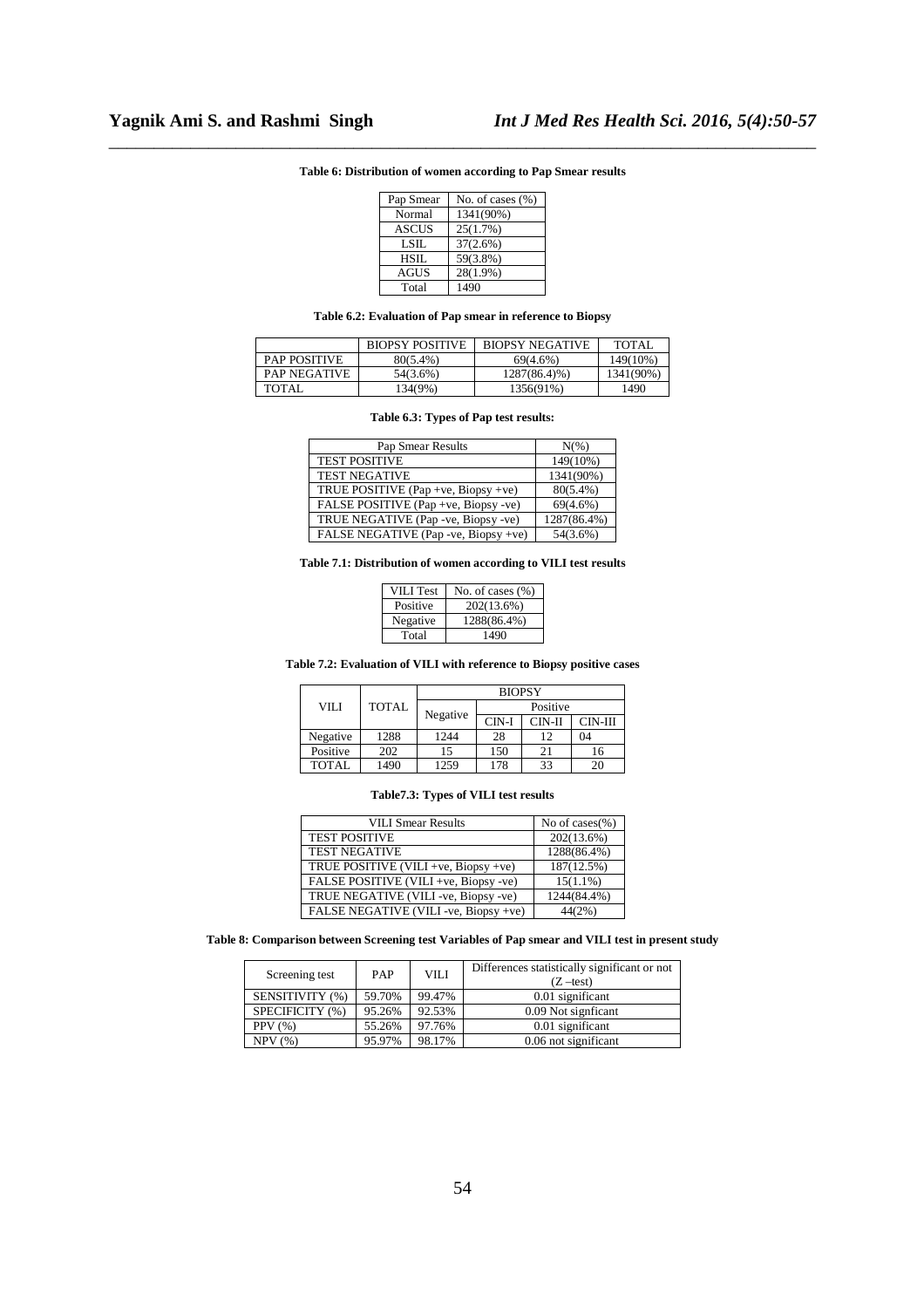| Positive Colposcopic findings | No. of cases<br>$(n=202)$ |
|-------------------------------|---------------------------|
| Leukoplakia                   | 30(14.85%)                |
| Acetowhite epithelium         | 35(17.32%)                |
| Punctuation                   | 52(25.74%)                |
| Mosaic pattern                | 77(38.11%)                |
| Abnormal vessels              | $08(3.9\%)$               |

# *\_\_\_\_\_\_\_\_\_\_\_\_\_\_\_\_\_\_\_\_\_\_\_\_\_\_\_\_\_\_\_\_\_\_\_\_\_\_\_\_\_\_\_\_\_\_\_\_\_\_\_\_\_\_\_\_\_\_\_\_\_\_\_\_\_\_\_\_\_\_\_\_\_\_\_\_\_\_* **Table 9: Colposcopic findings**

#### **Table 10: Colposcopic results variable**

|                     | $No. of cases (\%)$ |
|---------------------|---------------------|
| Colposcopy positive | 202(13.6%)          |
| Colposcopy negative | 1288(86.4%)         |
| True positive       | 190(12.8%)          |
| True negative       | 1250(83.9%)         |
| False positive      | $12(0.8\%)$         |
| False negative      | 38(2.5%)            |

**Table 11: Management of Biopsy Positive cases** 

| <b>PROCEDURE</b>         | CIN-I | $CIN-II$  | CIN-III | <b>TOTAL</b> | ASSOC.CAUSE              |
|--------------------------|-------|-----------|---------|--------------|--------------------------|
| <b>ANTIBIOTICS</b>       | 22    |           |         | 24           |                          |
| <b>CRYOTHERAPY</b>       | 17    |           |         | 22           |                          |
| <b>MYOMECTOMY</b>        | 3     |           |         | 4            |                          |
| <b>TAH</b>               | 44    | Q         | 12      | 65           | Fibroid-2 adenomyosis -3 |
| TAH-BSO                  | 34    |           | 5       | 46           | Fibroid-2 ovarian cyst-4 |
| VH                       | 23    |           | 2       | 30           | Prolapse 7               |
| TL                       |       |           |         | 2            |                          |
| D&C WITH POLYPECTOMY     | 21    |           |         | 22           |                          |
| <b>LOST TO FOLLOW UP</b> | 13    | $\bigcap$ |         | 16           |                          |
| TOTAL                    | 178   | 30        | 23      | 231          |                          |

### **SUMMARY AND CONCLUSION**

 The present study was conducted in the Department of Obstetrics and Gynecology, Sir T. Hospital, Govt. Medical College, Bhavnagar, from 2011 to 2013. 1500 women attending Obstetrics and Gynecology OPDs were recruited, out of which 10 were excluded.

Cervical screening was done in rest 1490 women by taking Pap Smear and by visual inspection of cervix after application of lugol's iodine

 Pap smear was done in all 1490 women, Cytology results considered positive were ASCUS, LSIL, HSIL, or AGUS. Rests were considered negative. Thus1490 out of 149 were Pap positive and 1341 were Pap negative.

 Visual inspection of cervix with lugol's iodine was done in all 1490 women, to detect iodine non-uptake areas. Out of 1490 women, 202(13.6%) were VILI positive and 1288(86.4%) were VILI negative.

 On analysis of above two screening tests, Sensitivity and NPV of VILI were higher than Pap, which were statistically significant. While specificity and PPV of VILI were, lower than Pap, which were not statistically significant.

 The other advantages of VILI are its low cost, easy to do and can be done by paramedical workers an immediate results are obtained which can be treated at the same visit.

Thus, VILI is reliable as a screening test for detecting pre invasive lesion for cervix.

 cytology has not been found to be a very effective screening programme. So there is a need to investigate alternative strategies which are more practical, feasible, effective, can be done by paramedical personnel and whose results are immediately. Pap`s smear is subjective test, slides can be mislabeled or lost. Trained cytoscreening and cytologists required. Reports are available after weeks and it is time taking. Proper system is required for communication between lab, doctor and patients. Therefore, this is not possible in developing countries.

 As compared to Pap smear, VILI is more sensitive. Specificity is high, this s objective test with good evIdence and of low cost.

 With high sensitivity, specificity, positive predictive value and negative predictive value VILI's test can be applied to large population for screening of cervical carcinoma.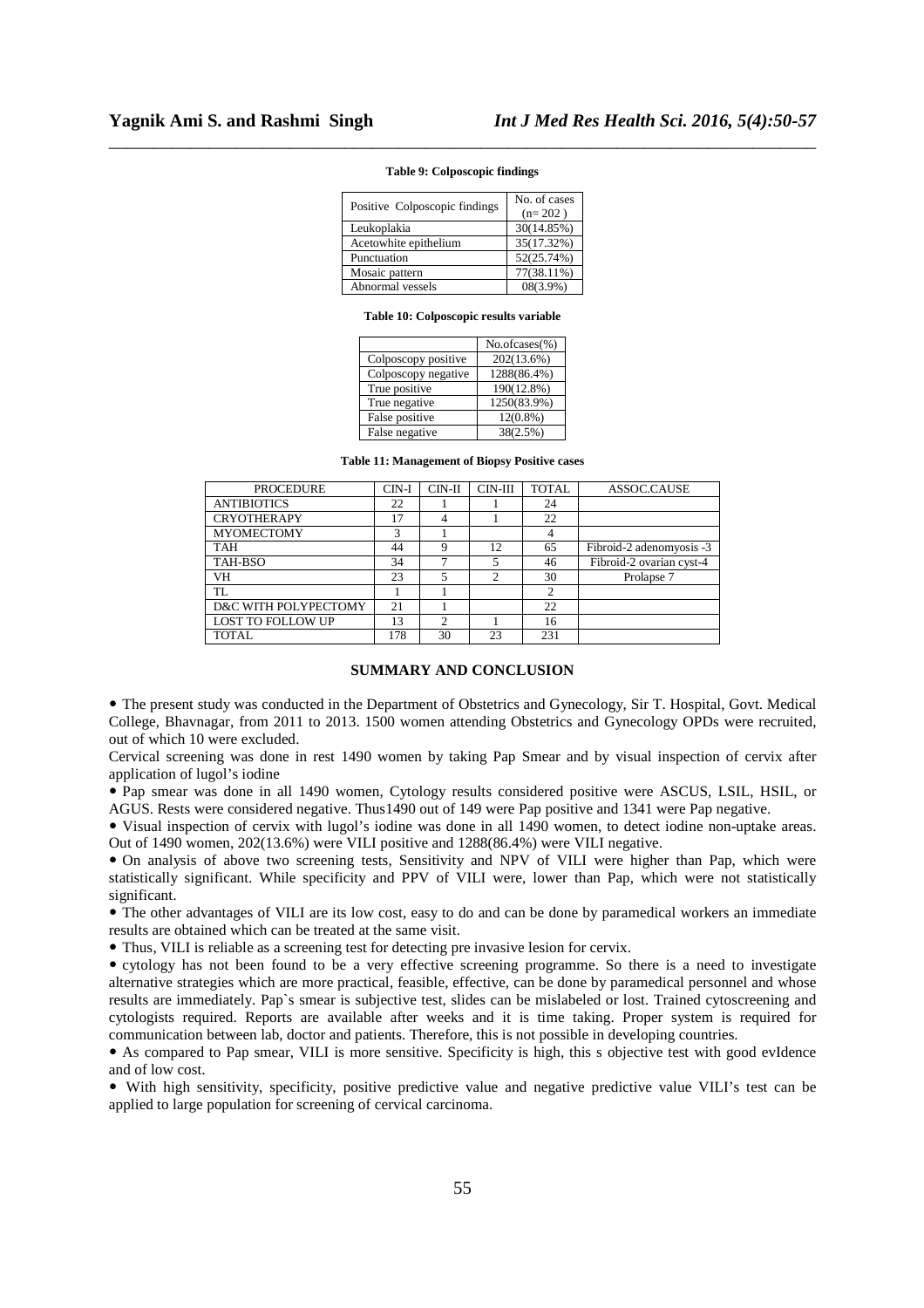Along with Colposcopy the sensitivity and specificity of VILLI increases. It is also of opd basis, instant findings and cost effective.

*\_\_\_\_\_\_\_\_\_\_\_\_\_\_\_\_\_\_\_\_\_\_\_\_\_\_\_\_\_\_\_\_\_\_\_\_\_\_\_\_\_\_\_\_\_\_\_\_\_\_\_\_\_\_\_\_\_\_\_\_\_\_\_\_\_\_\_\_\_\_\_\_\_\_\_\_\_\_*

## **REFERENCES**

[1] Screening cervical cancer [Internet]. London, United Kingdom: Royal College of Obstetricians and Gynaecologists; 2001 [cited 2012 Aug 31].

Available from: http://www.nice.org.uk/nicemedia/pdf/inductionoflabourrcogrep.pdf

[2] Martin J, Hamilton B, Sutton P, Ventura S, Menacker F, Kirmeyer S. Births: final data for 2006. Natl Vital Stat Rep 2009;57:1–102.

[3] Country Analysis of Data from the Global cervical cancer[Internet]. SEA Regional Office, New Delhi, India: World Health Organization; 2009 [cited 2012 Aug 31].

Available from: http://www.searo.who.int/LinkFiles/Making\_Pregnancy\_Safer\_MCH- 253.pdf

[4] Crane J, Leduc L, Farine D, Hodges S, Reid G, Van Aerde J. SOGC Clinical Practice Guideline No. 107: vili test . J Obstet Gynaecol Can 2001;23(8):717–28.

[5] Gülmezoglu AM, Crowther CA, Middleton P. Induction of labour for improving birth outcomes for women at or beyond term (Review). Cochrane Database Syst Rev 2012;13(6):CD004945.

[6]Jindal P, Avasthi K, Kaur M. A Comparison of hpv dna and pap smear.Misoprostol for Induction of Labor– Double Blind Randomized Trial. The Journal of Obstetrics and Gynecology of India 2011;61(5):538–42.

[7] Hofmeyr GJ, Gülmezoglu AM, Pileggi C. Vaginal misoprostol for cervical ripening and induction of labour. Cochrane Database Syst Rev 2010;(10):CD000941.

[8] Abdel-Aleem H. Misoprostol for cervical ripening and induction of labour: RHL commentary [Internet]. The WHO Reproductive Health Library2011 [cited 2012 Aug 31];

Available from: http://apps.who.int/rhl/pregnancy\_childbirth/induction/CD000941\_abdel-

aleemh\_com/en/index.html

[9] WHO Model List of Essential Medicines, 17th List. [Internet]. 2011 [cited 2012 Aug 31];

Available from: http://www.who.int/medicines/publications/essentialmedicines/en/index.html

[10]ACOG Practice Bulletin No. 107: Induction of Labor. Obstetrics & Gynecology 2009;114(2):386–97.

[11]Nicholson J, Parry S, Coughey A. The impact of the active management of risk in pregnancy at term on birth outcomes: a randomized clinical trial. Am J Obstet Gynecol 2008;198:511.e1.

[12]Mozurkewich E, Chilimigras J, Koepke E. Indications for induction of labour: a best-evidence review. BJOG 2009;116:626.

[13]Thiery M, Baines C, Keirse M. The development of methods for inducing labour. In: Chalmers I, Enkin M, Keirse, editors. The development of methods for inducing labour. Oxford University Press; 2000. p. 969–80.

[14]Keirse M, Thiery M, Parewijck W. Chronic stimulation of uterine prostaglandin synthesis during cervical ripening before the onset of labor. Prostaglandins 1983;25(5):671–82.

[15]National Collaborating Centre for Women's and Children's Health. Induction of labour. [Internet]. NICE2008 [cited 2012 Jun 1];Available from: http://www.ncc-wch.org.uk/index.asp?PageID=560

[16]Boulvain M, Stan C, Irion O. Membrane sweeping for induction of labour. Cochrane Database Syst Rev 2005;(1):CD000451.

[17]Tempfer C, Zelsler H, Heinzl H. Influence of acupuncture on maternal serum levels of interleukin-8, prostaglandin F2alpha, and betaendorphin: a matched pair study. Obstetrics and Gynecology 1998;92(2):245–8.

[18]Smith C, Crowther C, Collins C, Coyle M. Acupuncture to induce labor: a randomized controlled trial. Obstet Gynecol 2008;112:1067.

[19]Kelly A, Kavanagh J, Thomas J. Castor oil, bath and/or enema for cervical priming and induction of labour. Cochrane Database Syst Rev 2001;(2):CD003099.

[20]Kavanagh J, Kelly A, Thomas J. Sexual intercourse for cervical ripening and induction of labour. Cochrane Database Syst Rev 2001;(2):CD003093.

[21]Christensson K, Nilsson B, Stock S. Effect of nipple stimulation on uterine activity and on plasma levels of oxytocin in full term, healthy, pregnant women. Acta Obstetricia et Gynecologica Scandinavica 1989;68(3):205–10.

[22]Kavanagh J, Kelly A, Thomas J. Breast stimulation for cervical ripening and induction of labour. Cochrane Database Syst Rev 2005;(3):CD003392.

[23] Priestman K. A few useful remedies in pregnancy, labour and the first few days of the babies' life. British Homeopathy Journal 1988;77:172–3.

[24]Smith C. Homoeopathy for induction of labour. Cochrane Database Syst Rev 2003;(4):CD003399.